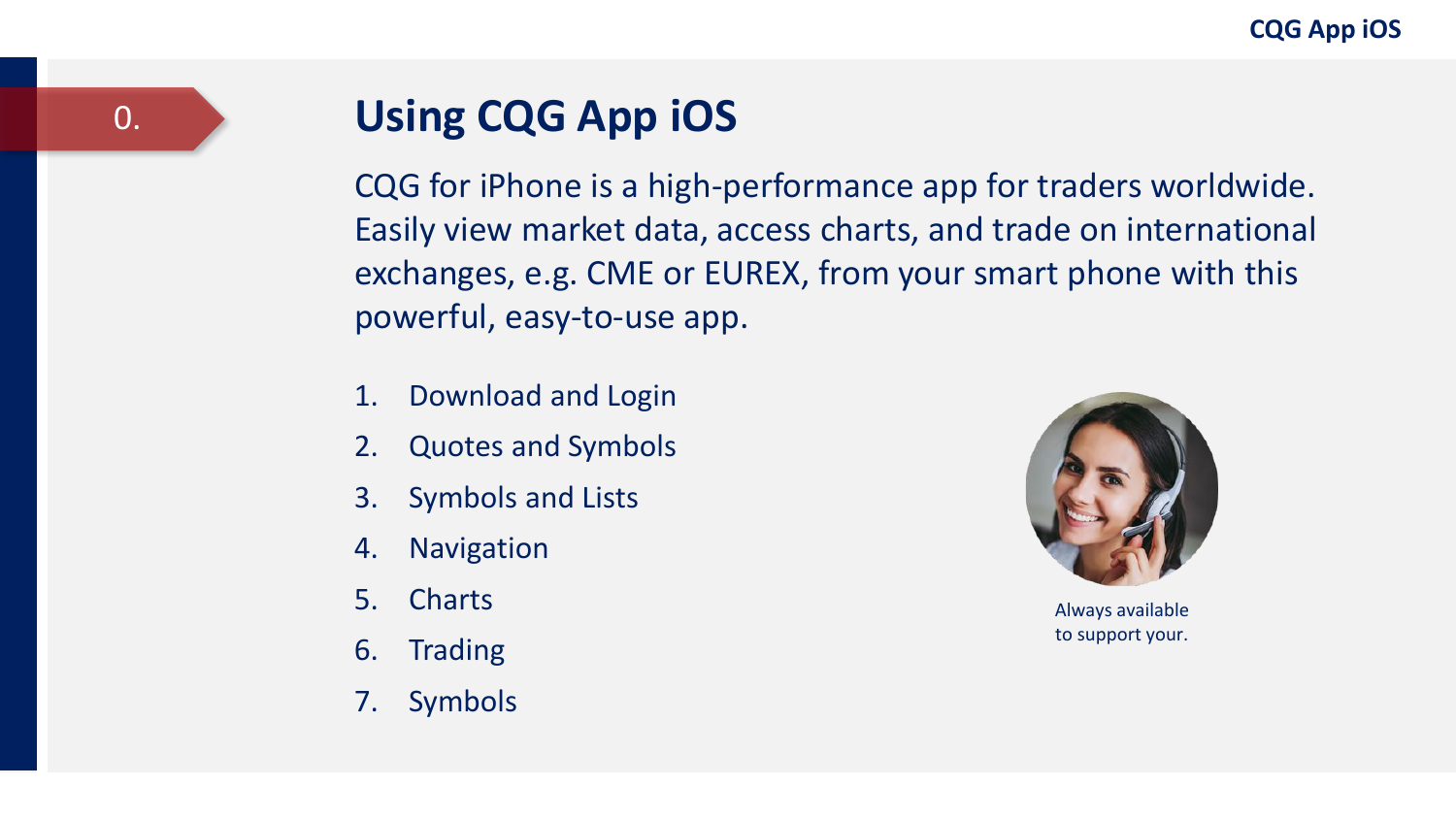#### 1.

#### **Download and Login**

Download and install CQG for iOS from the App Store. Login with the same credentials for your desktop version and live account.

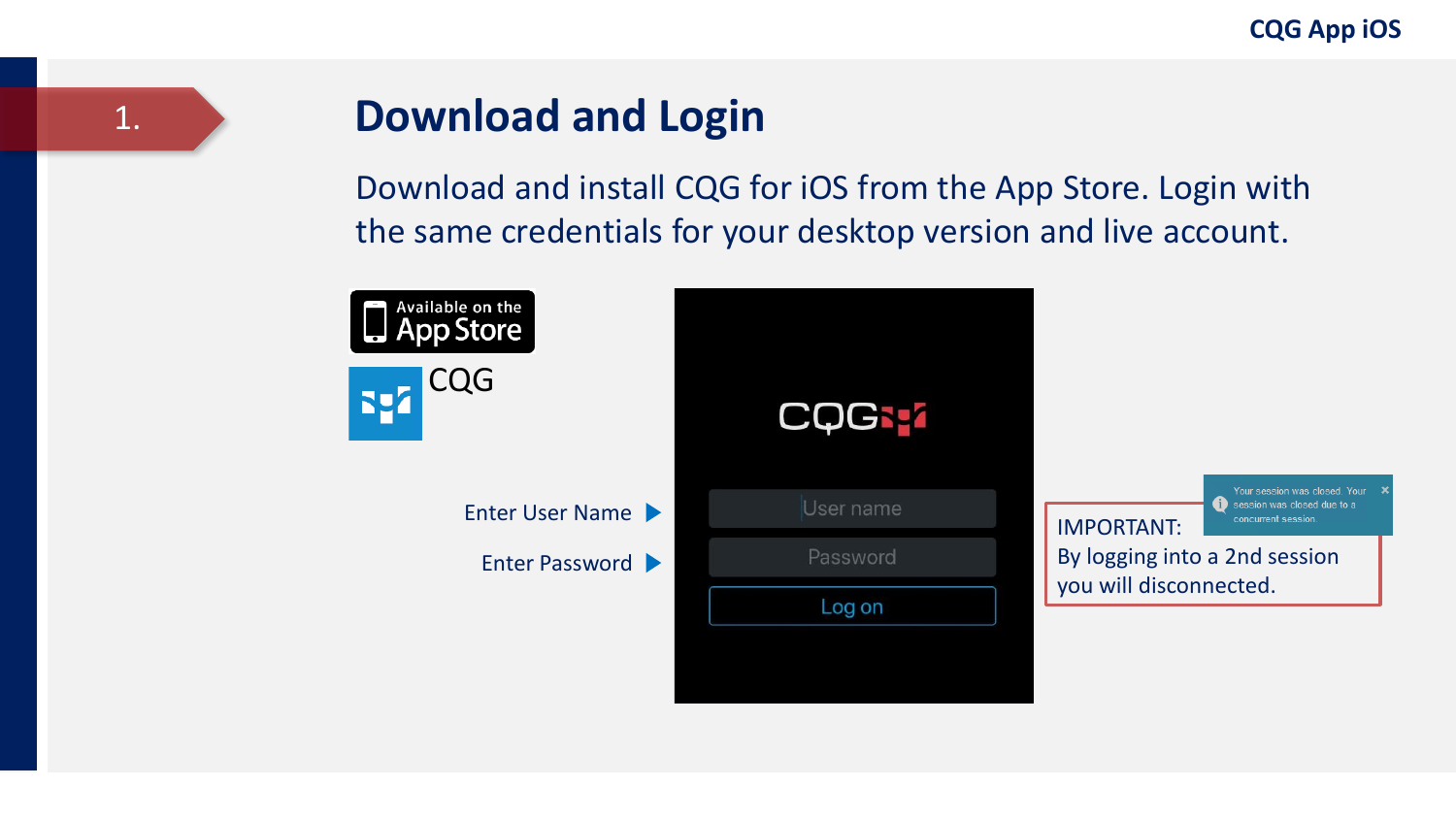## **Quotes and Symbols (1/2)**

#### The home view is a predefined quotes screen with a list of popular symbols.

The quotes screen has two modes with three columns of data:

• net change, % net change, open, last, high, low

2.

• net change, % net change, last, settlement, ask, bid

| ull POST LTE                          | 15:40                                    |               | $61\%$         |
|---------------------------------------|------------------------------------------|---------------|----------------|
| Edit                                  | <b>American Demo (1)</b>                 |               |                |
| CLEN20                                | 0,21                                     | 37,98         | 38,86H         |
| Crude Light (Globex): July 2020       | 0.55%                                    | 38,220        | 37,07          |
| EPM <sub>20</sub>                     | 730,00                                   | 3197,50       | 3231,00H       |
|                                       | 0.93%                                    | 3227,750      | 3190,00        |
| E-Mini S&P 500: June 2020<br>ENOM20   | 71.75                                    | 9873,00       | 9907,25H       |
|                                       | 0.12%                                    | 9887,250      | 9811,50        |
| E-mini NASDAQ-100: June 2020<br>YMM20 |                                          | 27241A        |                |
|                                       | ▼287<br>1.04%                            | 27562。        | 27624<br>27126 |
| E-mini Dow (\$5): June 2020           |                                          |               |                |
| DSXM20<br>Not enabled                 |                                          |               |                |
| Euro STOXX 50: June 2020              |                                          |               |                |
|                                       | Toggle between the<br>tapping on the far | two modes by  |                |
|                                       |                                          | right column. |                |
|                                       |                                          |               |                |
|                                       |                                          |               |                |

To add symbols tap on the "+" on the upper right and search by the CQG symbol ID, exchange, name etc.

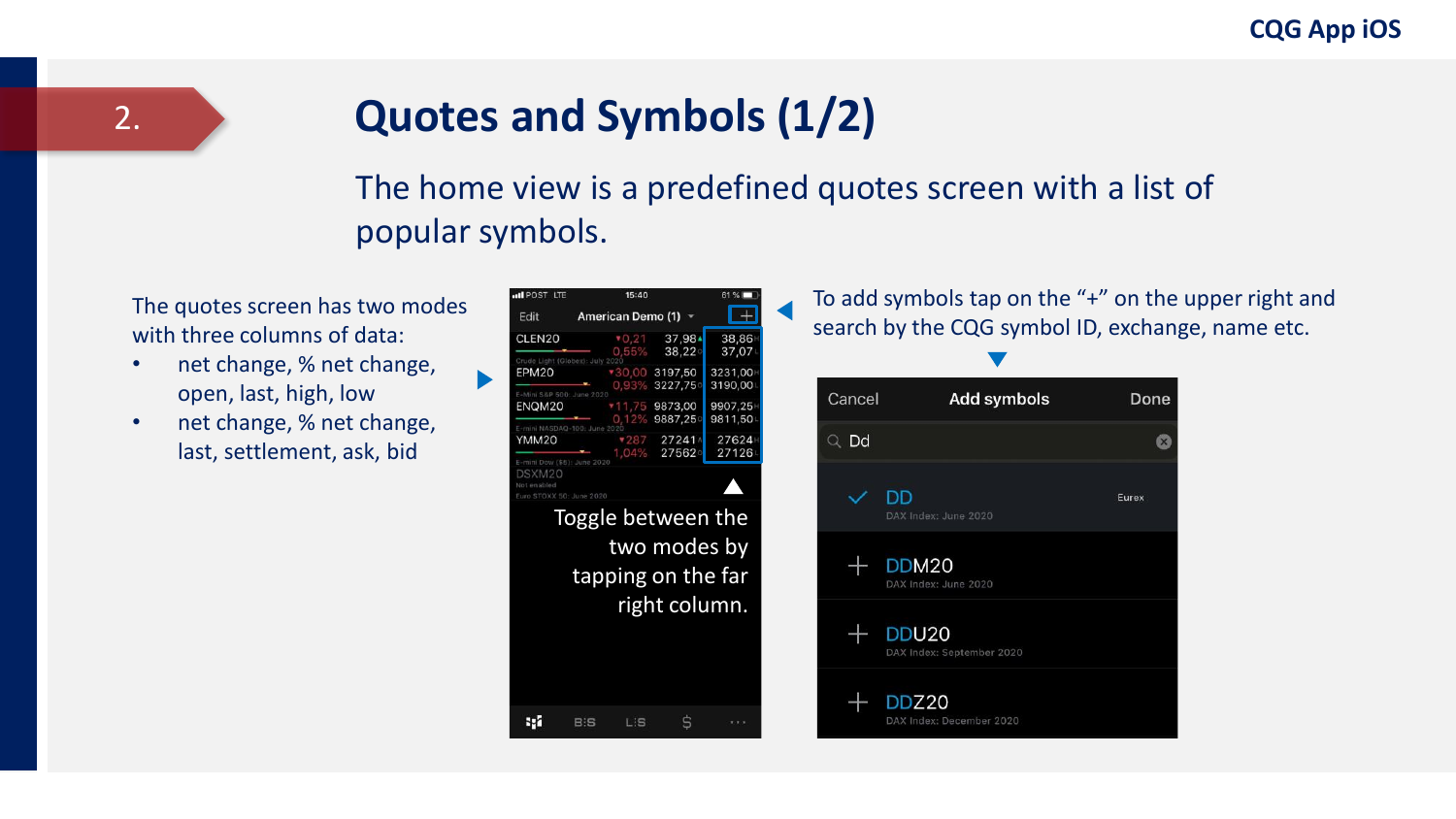#### **Quotes and Symbols (2/2)**

With only few taps you can configure and modify existing lists or create new lists.

To edit (reorder, delete, add) symbols, tap on "Edit" on the top left

You can rename the list if you want

| ull POST LTE                                    |                     |                                |                   |
|-------------------------------------------------|---------------------|--------------------------------|-------------------|
| Edit                                            | American Demo (1) - |                                |                   |
| CLEN20                                          | $*0,21$<br>0,55%    | $37,98 \triangleq$<br>38,22    | 38,86H<br>37.07 L |
| Crude Light (Globex): July 2020<br><b>EPM20</b> |                     | ▼30,00 3197,50                 | 3231,00H          |
|                                                 | 0.93%               | 3227.75                        | 3190.00           |
| E-Mini S&P 500: June 2020<br>ENQM20             |                     | v11,75 9873,00                 | 9907,25H          |
| E-mini NASDAQ-100: June 2020                    |                     | 0.12% 9887,25° 9811,50         |                   |
| YMM20                                           |                     | $7287$ 27241 A<br>1.04% 27562。 | 27624<br>27126    |
| Euro STOXX 50: June 2020                        |                     |                                |                   |
|                                                 |                     |                                |                   |
|                                                 |                     |                                |                   |
|                                                 |                     |                                |                   |

Rename the list and click "Done" to save your changes

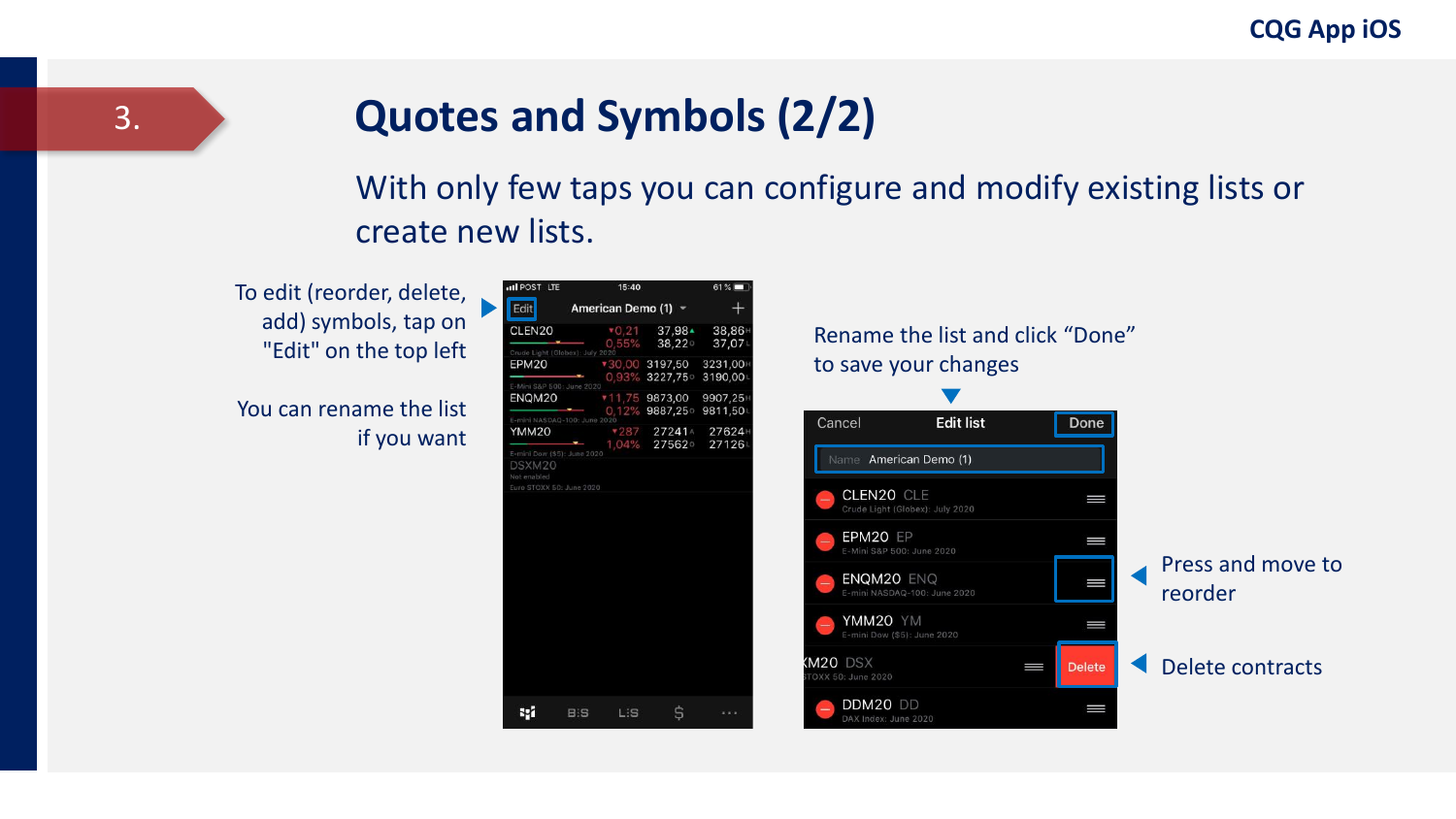### **Navigation (1/3) – Symbol Navigation**

From the quote screen you can reach more details and functions for a single symbol, e.g. chart, orders, positions

Tap on a symbol and the chart will  $\blacktriangleright$ open immediately



Use the buttons on top of the chart to reach other options like HOT, Orders, Positions

CHART HOT TKT ORDERS POSITION

|                | EPM20 CLEN20                    |                | ENQM2 |                 |                                |             | EPM20      | CLEN20 ENOM20                                     |                            |                   |             | EPM20      | CLEN20                                            | ENOM:      |                   |
|----------------|---------------------------------|----------------|-------|-----------------|--------------------------------|-------------|------------|---------------------------------------------------|----------------------------|-------------------|-------------|------------|---------------------------------------------------|------------|-------------------|
|                | Crude Light (Globex): July 2020 | <b>WORKING</b> |       | TSAMP891        | $\mathfrak{S}$                 |             | @39.28     | Crude Light (Globex): July 2020<br><b>WORKING</b> | TSAMP891                   |                   |             | @39.28     | Crude Light (Globex): July 2020<br><b>WORKING</b> | TSAMP891   |                   |
|                |                                 |                |       | DEMOAMP891      |                                | OTE+P/L     | 20,00      | $\overline{2}$                                    | DEMOAMP891                 |                   | $OTE + P/L$ | 0,00       | $\overline{2}$                                    | DEMOAMP891 |                   |
|                | HOT TKT                         | ORDERS         |       | <b>POSITION</b> |                                | HOT<br>ART  | <b>TKT</b> |                                                   | <b>ORDERS</b> POSITION P & |                   | <b>TKT</b>  | ORDERS     | POSITION P&S DETAIL                               |            |                   |
|                | 39,32                           |                |       |                 | <b>BUY 1 MKT</b>               | Working     |            | Filled                                            | Cancelled<br>All           |                   | L1          | <b>AVG</b> | 39,28                                             |            | OTE (USD)<br>0,00 |
|                | 39,31                           | 13             |       |                 | <b>SELL 1 MKT</b>              | <b>@</b> S1 |            | CLEN20                                            | 39,48                      | <b>LMT</b><br>DAY | Date        |            | Avg                                               |            | OTE               |
|                | 39,30                           |                |       | B/A: 0,01       | Volume: 338K                   |             |            |                                                   |                            |                   | 10.06       | ٠          | 39,28                                             |            | 0,00              |
|                | 39,29                           | 10             |       |                 | BUY 1 @<br>39,26A              | <b>O</b> S1 |            | CLEN20                                            | 39,08                      | STP<br>DAY        |             |            |                                                   |            |                   |
|                | 39,28                           | 27             |       |                 | SELL 1 ®<br>39,26A             |             |            |                                                   |                            |                   |             |            |                                                   |            |                   |
|                | 39,27                           | 15             |       |                 | BUY 1 ®<br>39,25 <sub>B</sub>  |             |            |                                                   |                            |                   |             |            |                                                   |            |                   |
| $\blacksquare$ | 39,26                           |                |       | SELL 1 @        | 39.25 <sub>B</sub>             |             |            |                                                   |                            |                   |             |            |                                                   |            |                   |
|                | 39,25                           |                |       |                 | $\frac{1}{\sin \theta}$<br>$+$ |             |            |                                                   |                            |                   |             |            |                                                   |            |                   |
|                | 39,24                           |                |       | <b>STP</b>      | <b>DAY</b>                     |             |            |                                                   |                            |                   |             |            |                                                   |            |                   |
|                | 39,23                           |                |       | ٠               |                                |             |            |                                                   |                            |                   |             |            |                                                   |            |                   |
|                | 39,22                           |                |       |                 |                                |             | Cancel all |                                                   | Go flat                    |                   |             | Liquidate  |                                                   | Go flat    |                   |
|                | B: S                            | L: S           | \$    |                 | $\sim$ $\sim$                  | Бđ          | B: S       | L:S                                               | \$                         | $\cdots$          | ЬĆ          | B:         | L:S                                               | Ś          | $\cdots$          |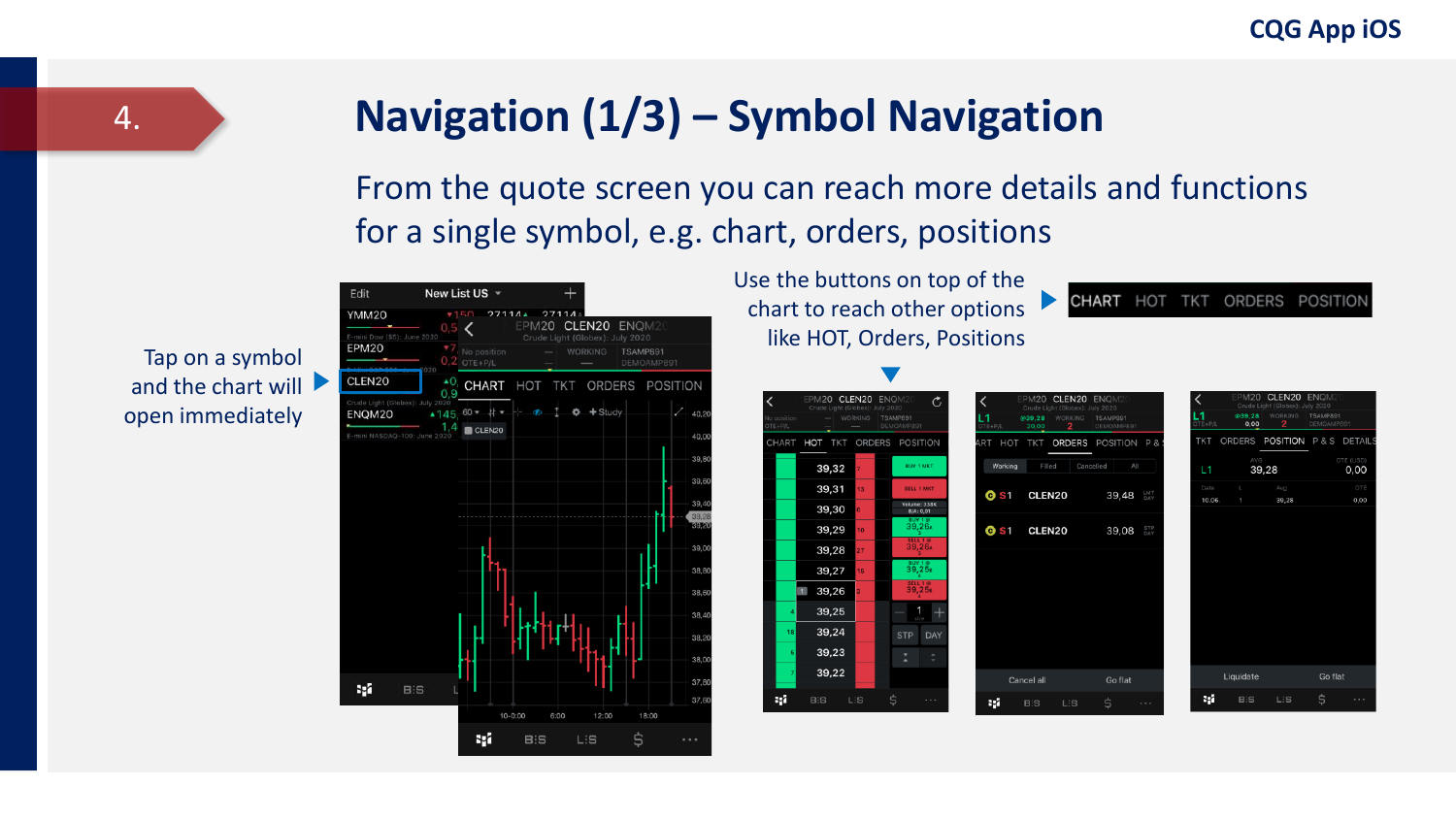#### **Navigation (2/3) – Bottom Navigation**

With only one tap you can navigate for details, orders, positions for all symbols you are trading, and to your account summary.



5.

| Edit                                                              | New List US -    |                                | $^{+}$                                                                      |             |              | Orders    |                                          |     |           | <b>Positions</b> |                |                                                   |
|-------------------------------------------------------------------|------------------|--------------------------------|-----------------------------------------------------------------------------|-------------|--------------|-----------|------------------------------------------|-----|-----------|------------------|----------------|---------------------------------------------------|
| YMM20                                                             |                  | ▼18 27246<br>$0.07\%$ 27264-   | 27246<br>27244                                                              | Working     | Filled       | Cancelled | All                                      |     | Positions |                  | <b>P&amp;S</b> |                                                   |
| E-mini Dow (\$5): June 2020<br>EPM20<br>E-Mini S&P 500: June 2020 |                  | ▲3,50 3209,00<br>0,11% 3205,50 | 3209,00A<br>3208,75                                                         | <b>O</b> S1 | <b>EPM20</b> |           | LMT<br>DAY<br>3217,75<br>Working         | L1  |           | <b>EPM20</b>     |                | AVG 3212,75<br><b>OTE 137,50</b><br>Currency: USD |
| CLEN20<br>Crude Light (Globex): July 2020<br>ENQM20               | $*0,36$<br>0.92% | 39,30<br>$38,94-$              | 39,31A<br>39,30<br>▲144,00 10095,00 * 10095,25<br>1.45% 9951.00 ~ 10094,758 | ① B1        | <b>EPM20</b> |           | LMT<br>DAY<br>3212,75<br>Filled 20:04:19 |     |           |                  |                |                                                   |
| -mini NASDAQ-100: June 2020                                       |                  |                                |                                                                             | <b>O</b> S1 | <b>EPM20</b> |           | STP<br>DAY<br>3207,75<br>Working         |     |           |                  |                |                                                   |
|                                                                   |                  |                                |                                                                             |             |              |           |                                          |     |           |                  |                |                                                   |
|                                                                   |                  |                                |                                                                             |             |              |           |                                          |     |           |                  |                |                                                   |
|                                                                   |                  |                                |                                                                             |             |              |           |                                          |     |           |                  |                |                                                   |
| Home                                                              |                  |                                |                                                                             |             | Orders       |           |                                          |     |           | Positions        |                |                                                   |
| B-Z                                                               | $B:$ S<br>L:S    | \$                             | $\sim 100$                                                                  | 357         | $B:$ S       | Ś.<br>L:S | $\sim 100$                               | 357 | $B:$ S    | L:S              | \$             | $\sim$ $\sim$ $\sim$                              |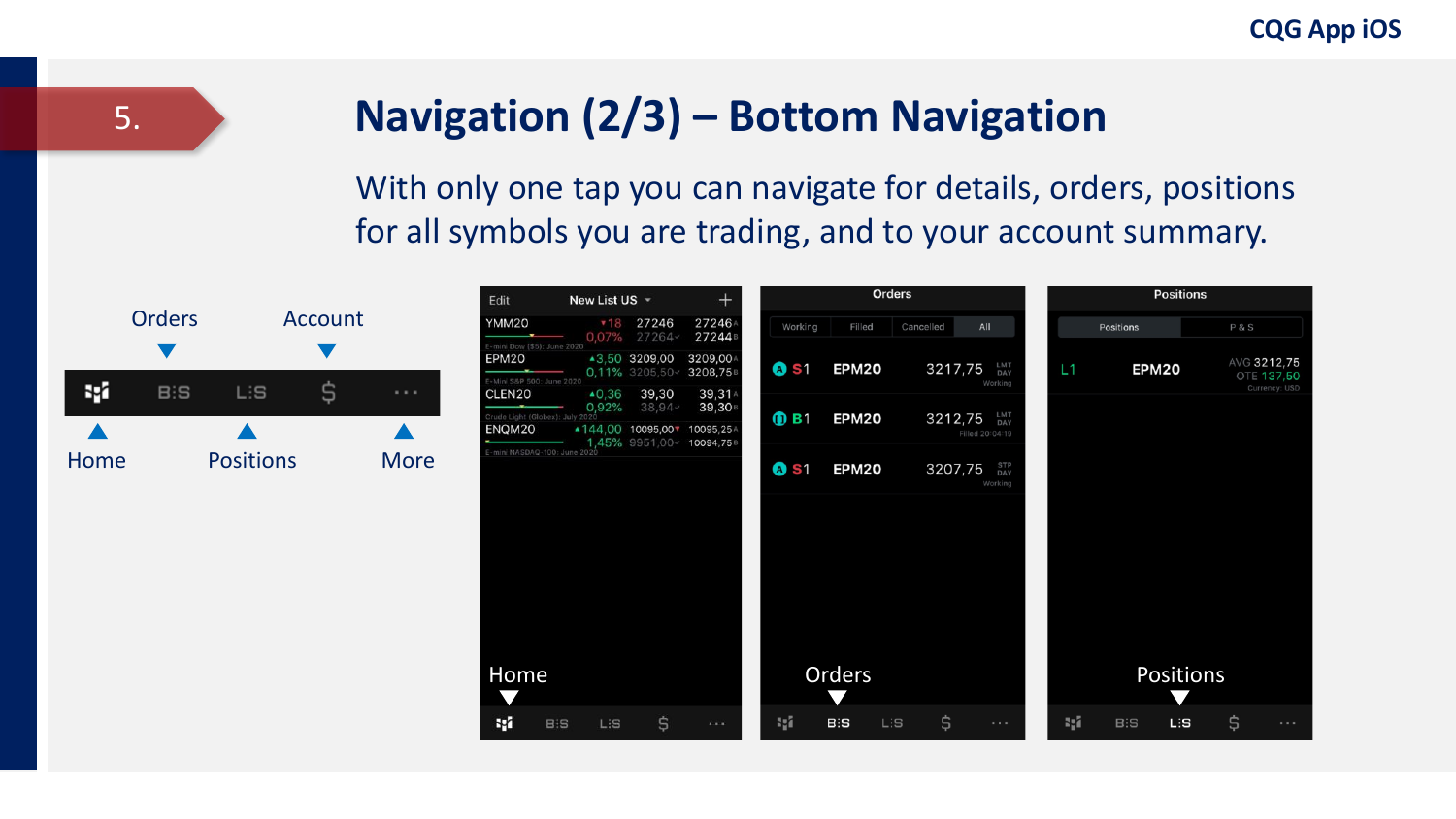#### **Navigation (3/3) – Bottom Navigation**

With only one tap you can navigate for details, orders, positions for all symbols you are trading, and to your account summary.



6.

|          | <b>Account</b>                                          | <b>USD</b>                       |              |                 | More |               |
|----------|---------------------------------------------------------|----------------------------------|--------------|-----------------|------|---------------|
| TSAMP891 |                                                         |                                  |              | Settings        |      | $\rightarrow$ |
|          | <b>NLV</b><br><b>Balance</b><br>OTE/UPL                 | 297.997,50<br>297 997 50<br>0,00 | $\cdots$     | Send feedback   |      |               |
|          | <b>Balance</b><br><b>Cash Balance</b>                   | 297.997.50<br>297.997.50         | $\mathbf{F}$ | Request feature |      |               |
|          | Collateral                                              | 0.00                             | Q            | Help            |      |               |
| 100%     | <b>Margin Excess</b><br>Margin<br><b>Purchasing pwr</b> | 297.997,50<br>0,00<br>297.997.50 | A            | About           |      |               |
|          | P/L<br>OTE                                              | 250,00<br>0.00                   | D            | Log off         |      |               |
|          | <b>MVO</b><br><b>UPL</b>                                | 0.00<br>0,00                     |              |                 |      |               |
|          |                                                         | Account                          |              |                 |      | More          |
| 3gh      | B: S<br>L:S                                             | \$                               | 554          | $B:$ S          | L:S  | \$            |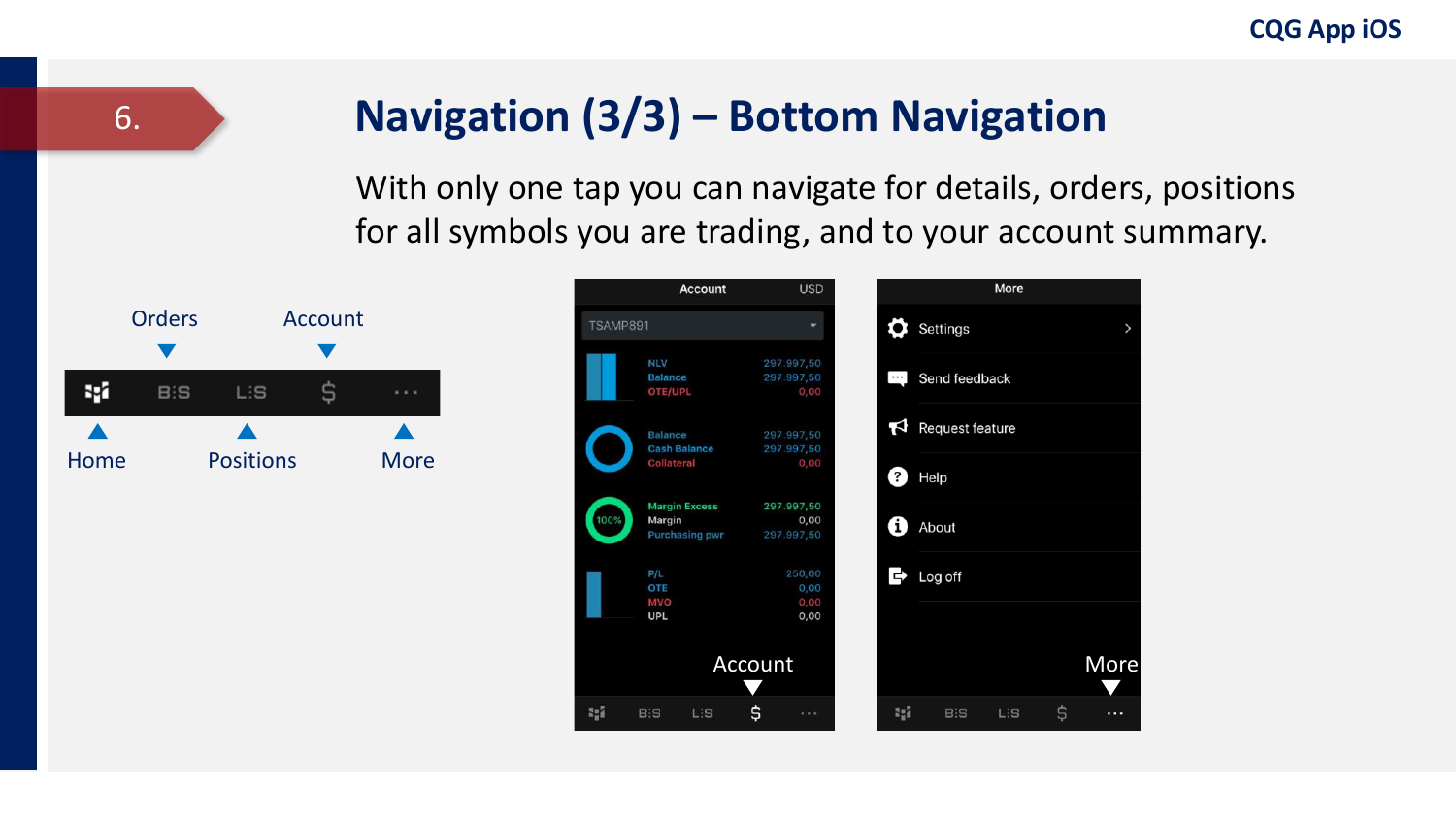# **Charts**

CQG provides a number of charting options, all offering maximum flexibility that allows you to set up charts just the way you like.



In default each chart has a tool bar on the top

Select the personal set up for each chart: Time frame, chart type, cross hair, OHLC etc.

Use more setting options via the gear icon or apply a study

> All changes are immediately displayed in the chart





In default each chart has a second tool with pointer tools

Tap on the instrument and use it in the chart. Tap on the chart to place the first point and tap a second time to place the second point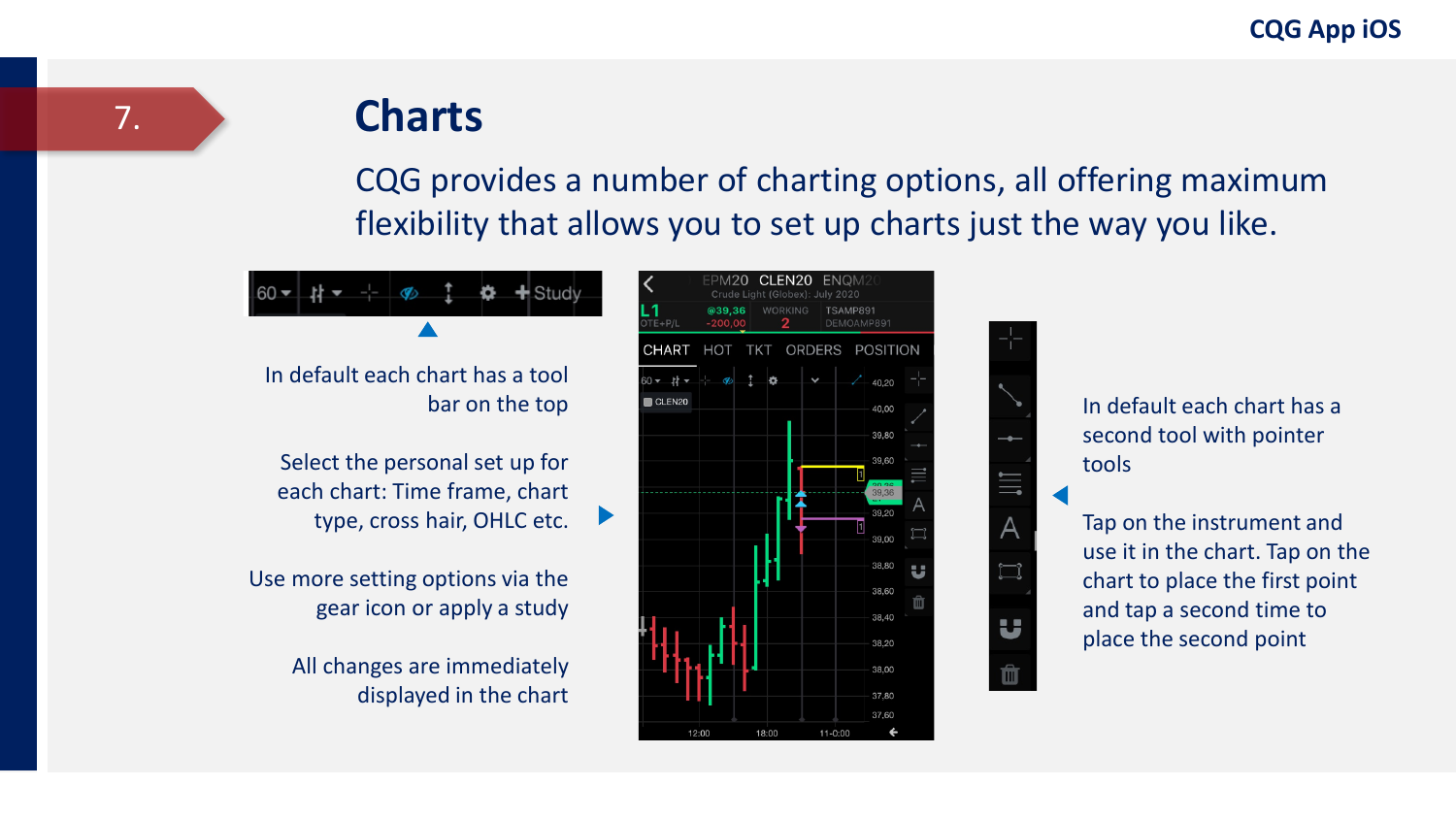#### **Trading – e.g. HOT (Hybrit Order Ticket)**

The app offers a selection of order entry and order management applications that suite a variety of trading styles.

One of the most popular way to place orders and open positions is via the HOT

Define lot size and type of order (Day/GTC)

Tap to select a price in the price scale

> Tap on the Buy/Sell buttons on the right

| ؛                      | enq <b>u20 Ymu20 zcen</b> 20<br>E-mini Dow (\$5): September 2020 |  |                   | උ                                          |
|------------------------|------------------------------------------------------------------|--|-------------------|--------------------------------------------|
| o position<br>$TE+P/L$ | $-$ WORKING TSAMP1057                                            |  | DEMOAMP1057       |                                            |
|                        | CHART HOT TKT ORDERS POSITION                                    |  |                   |                                            |
| 1                      | 26099                                                            |  |                   | <b>BUY 2 MKT</b>                           |
| $\overline{2}$         | 26098                                                            |  |                   | <b>SELL 2 MKT</b>                          |
| $\overline{2}$         | 26097                                                            |  |                   | Volume: 57K<br>B/A: 4                      |
| 3                      | 26096                                                            |  |                   | <b>SELL 2 ®</b><br>26093<br><b>LMT DAY</b> |
| 8                      | 26095                                                            |  | SELL <sub>2</sub> | 26093<br><b>STP DAY</b>                    |
| 8                      | 26094                                                            |  |                   | BUY 2 ®                                    |
| $\overline{7}$         | 26093                                                            |  |                   | 26093<br><b>LMT DAY</b>                    |
| 6                      | 26092                                                            |  |                   | 2<br>size                                  |
|                        | 26091                                                            |  | <b>STP</b>        | <b>DAY</b>                                 |
|                        | 26090                                                            |  |                   |                                            |
|                        | 26089                                                            |  |                   |                                            |
|                        | 26099                                                            |  |                   |                                            |
| RИ                     | $R:S$ $ S $                                                      |  |                   |                                            |



A window opens to configure Brackets and to confirm the order

Check and manage your portfolio via the tabs Orders and Positions. (see also settings)



|                         | E-mini Dow (\$5): September 2020 | YMU20               | ZCEN <sub>20</sub>              |                             |
|-------------------------|----------------------------------|---------------------|---------------------------------|-----------------------------|
| lo position<br>OTE+P/L  |                                  | <b>WORKING</b><br>2 | <b>TSAMP1057</b><br>DEMOAMP1057 |                             |
| HOT<br>RT               | <b>TKT</b>                       | <b>ORDERS</b>       | <b>POSITION</b>                 | P &                         |
|                         |                                  |                     |                                 |                             |
| Working                 | Filled                           | Cancelled           | All                             |                             |
|                         |                                  |                     |                                 |                             |
| <b>B</b> \$2            | YMU <sub>20</sub>                |                     | 26143                           | <b>LMT</b><br>DAY<br>Parked |
|                         |                                  |                     |                                 |                             |
| $\oplus$ B <sub>2</sub> | YMU20                            |                     | 26093                           | LMT<br>DAY                  |
|                         |                                  |                     |                                 | Working                     |
| $O$ S <sub>2</sub>      | YMU20                            |                     | 26043                           | <b>STP</b><br>DAY           |
|                         |                                  |                     |                                 | Parked                      |
|                         |                                  |                     |                                 |                             |
|                         |                                  |                     |                                 |                             |
|                         |                                  |                     |                                 |                             |
|                         |                                  |                     |                                 |                             |
|                         |                                  |                     |                                 |                             |
|                         | Cancel all                       |                     | Go flat                         |                             |
|                         |                                  |                     |                                 |                             |
| 52                      | $B:$ S                           | L:S                 | Ś                               |                             |

You can set up different notifications (see settings)